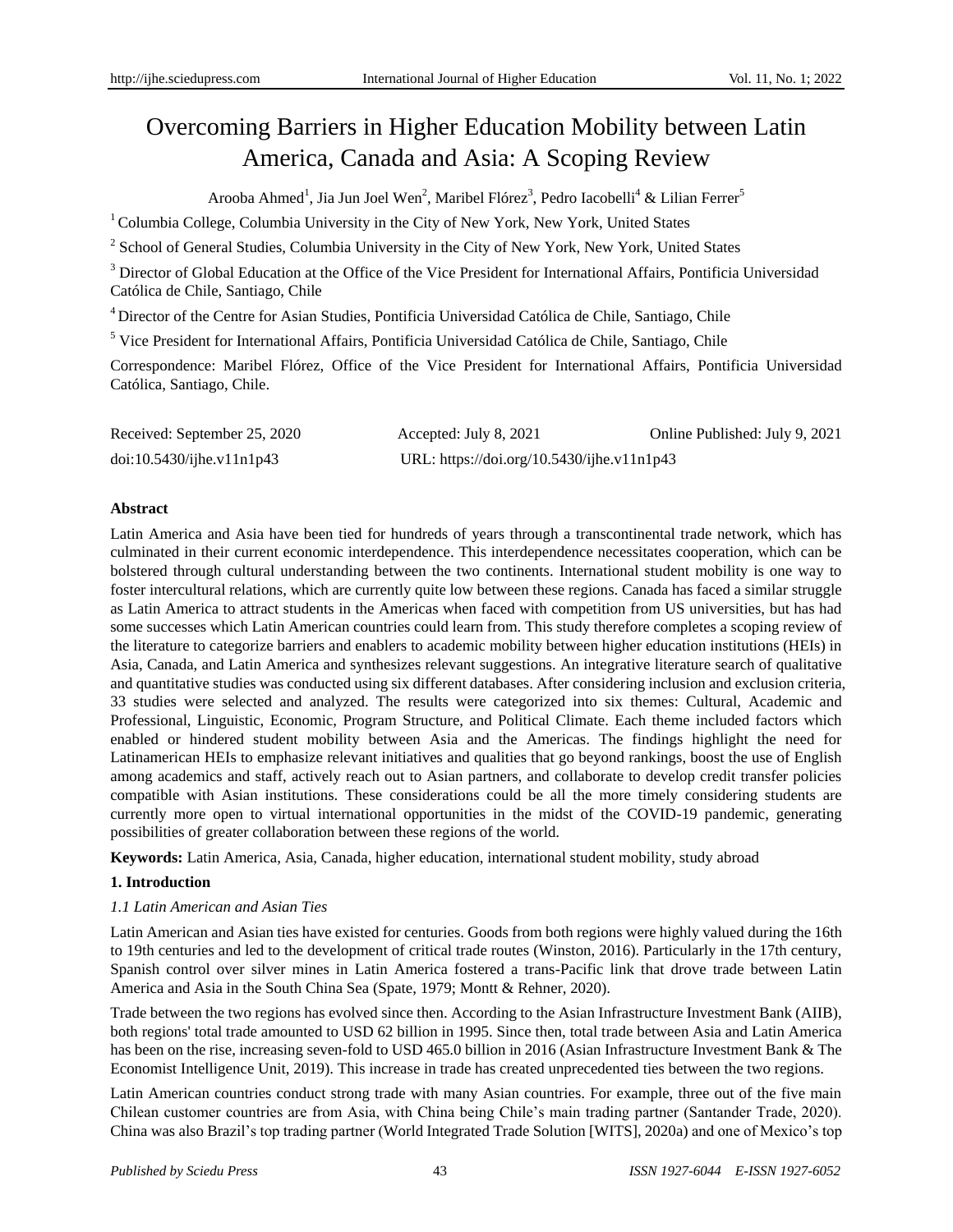five trading partners (WITS, 2020b) in imports and exports in 2018. Asian companies have also increased investment in Latin America. For example, Asian companies such as Honda, Viettel, and Hansoll Textile have operations based in Latin American countries (BIZ Latin Hub, 2020). These ties make it crucial for both regions to obtain an understanding of each other's cultures to ensure continuity of good international relations.

Enhanced student mobility between these two regions may provide a platform for closer ties by increasing cultural exposure. For this study, international mobility is defined as border-crossing for the purpose of embarking into study in the country of destination (Teichler, 2017). Although there Asian international students in Organization for Economic Co-operation and Development (OECD) countries have increased (OECD, 2019; The Asian Development Bank Institute, OECD and International Labor Organization, 2014), there are currently very few Asian students in Latin America. China and India respectively, sent approximately 900,000 and 300,000 students abroad in 2019, but less than one percent of these students chose Latin America as a destination for their studies (UNESCO Institute of Statistics, 2020). Although Latin America and the Caribbean have seen an increasing number of students in higher education, this region remains one of the least popular destinations for international students. Only 3.5 percent of the five million mobilized international students every year choose it as a location for their studies. As such, Latin American and Caribbean institutes fail to attract students from other regions beyond their own (UNESCO International Institute for Higher Education in Latin America and the Caribbean, 2019). In Latin America, for example, the percent of international students from Asia is the second-lowest out of all the other continents, at 1.3 percent (Boston College Center for International Higher Education, 2016), surpassing only Africa. In 2007, Latin America and the Caribbean represented six percent of mobile students worldwide, totaling just 168,231. For Mexico, Colombia, Peru, Venezuela, and Ecuador, the top destinations were the USA, Spain, UK, France, Spain, and Chile. Asian countries are not among their top choices (Casallas, 2010).

#### *1.2 Rationale*

Prior research on drivers of international mobility in tertiary education suggests that the lack of mobility between Latin America and Asia may be due to the predominance of vertical mobility worldwide. Students often aim to achieve higher competency than what they could expect to reach through study at home through mobility (Teichler, 2017). Similarly, students are motivated to study internationally by the prospect of building skills that amplify their employment opportunities (Farrugia, 2017). Horizontally mobile students, on the other hand, are those that seek to contrast what they have experienced at home in a variety of aspects that may include the teaching and learning process, the substance of knowledge taught, or the social and cultural environment (Teichler, 2017). We were interested in learning about how these drivers contribute to or prevent international student mobility between these two continents.

Studies on student mobility between Asia and Latin America are overshadowed by a plethora of studies that include more popular destinations for Asian students, such as the United States or the United Kingdom. In this context, Canada is particularly relevant due to its more isolated geography and possession of an official language other than English, which pose obstructions to higher education mobility shared by Latin American institutions (Friedman and Mauldin Economics, 2017). Therefore, this literature review seeks to better understand the mobility between the Americas and Asia, excluding the United States, due to the U.S.'s current status as one of the world's leading educational destinations (Tobenkin, 2020). This work separates the studies which focus solely on transcontinental mobility between Asia and the U.S. from those that involve other American countries to consolidate the reasoning as to why Latin American institutions have been unable to connect with their Asian counterparts.

[Pontificia Universidad Católica de Chile](http://www.uc.cl/en) (UC Chile) is one of the six Catholic Universities in the Chilean university system and one of the two Pontifical Universities in Chile. Chile ranks at the top in the region (Boston College Center for International Higher Education, 2016) in receiving international flows and in sending students abroad. UC Chile also leads all other Chilean universities in the proportion of its students who go abroad and in the proportion of its student body who come from abroad (De Wit, Jaramillo, Gacel-Ávila, & Knight, 2005). UC Chile finds great value in international students and in making connections with other higher education institutions. For example, in 2019, the university received 1,451 students from 256 institutions in 45 different countries and distributed 835 students among 126 institutions in 30 countries [\(Pontificia Universidad Católica de Chile,](http://www.uc.cl/en) 2020). The university has now decided it needs an internationalization policy to strengthen and diversify the internationalization of academic and enrichment programs and research initiatives through a close relationship with universities and world-class research centers around the globe (Boston College Center for International Higher Education, 2016). Considering Chile's role in economic cooperation with Asian countries and the current low educational cooperation with Asian higher education institutions (HEIs), this literature review should help identify specific mechanisms to improve its programs by clearly examining the barriers and enablers to academic mobility between these two regions.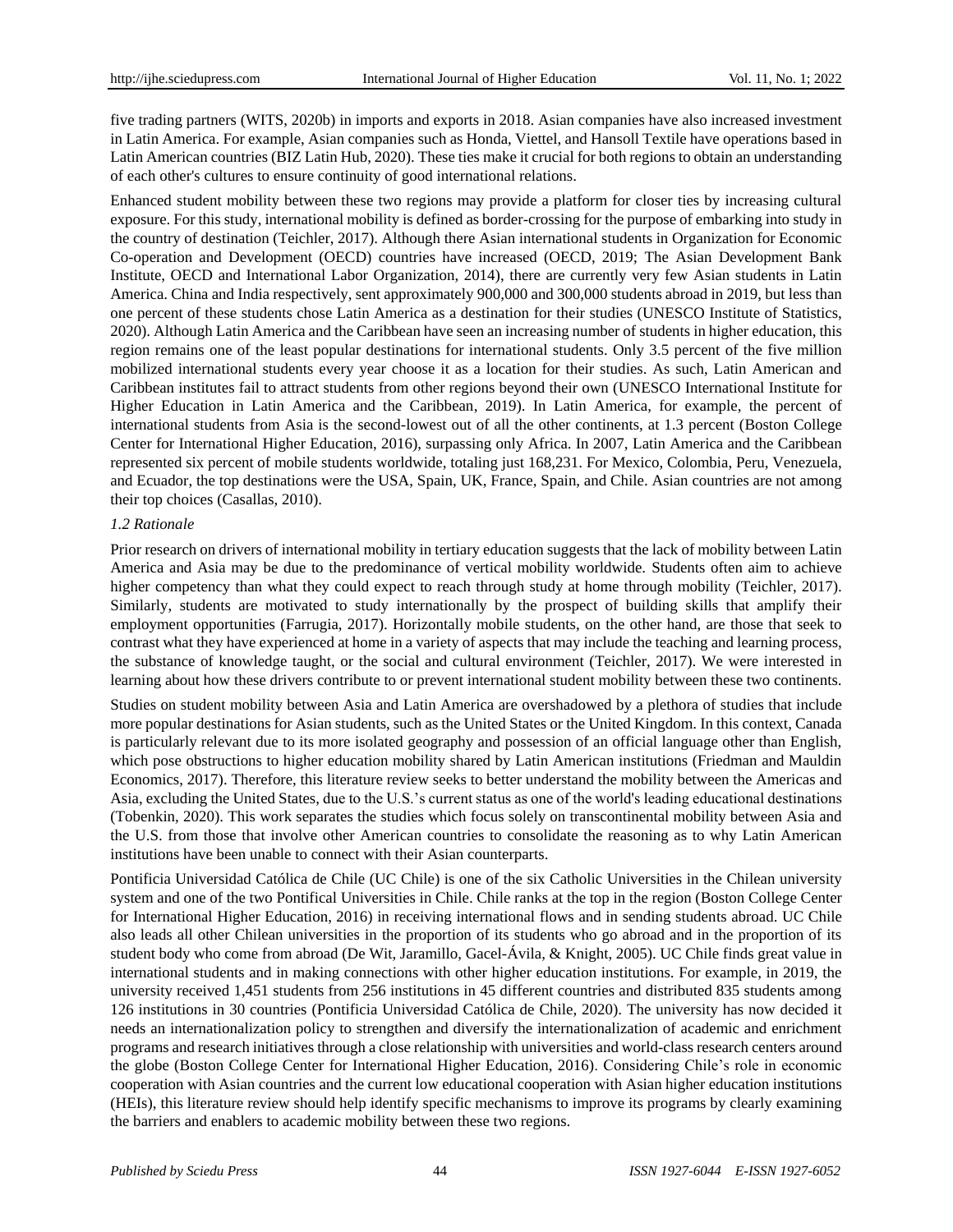In addition, the COVID-19 pandemic has created a need for social distancing and limited physical contact. Many countries have placed travel restrictions to formally halt contact. This has disrupted most international student mobility, higher education, and research (Redden, 2020; Grove, 2020). Universities have instead turned to remote education as an alternative, but there are many challenges that come with adaptation. In the current context, it is more important than ever to learn from other institutions, especially Asian institutions, on how to handle the transition to virtual opportunities. In China, for example, Zhejiang University (ZJU) moved more than 5000 courses online in two weeks (World Bank, 2020). With the transition to virtual higher education, this is a great opportunity to bridge the geographic gap between Asia and Latin America and utilize the findings from these studies to create an exchange program. Virtual global exchange programs might be attractive since students are still looking for extracurricular opportunities and attempting to boost their resume.

#### **2. Methodology**

We conducted a search of literature published between 2000 and 2020 in six electronic databases: Scopus, EBSCO, JSTOR, ERIC, ProQuest, and Scielo. Scopus was chosen based on the fact that ranking systems such as QS and Times Higher Education prioritize Scopus publications. Scielo was chosen because the database prioritizes literature published in Latin American countries. The others were chosen for their prominence in the Education and Social Sciences fields.

Our search terms were grouped into three categories. The first focused on geography of the Americas. We chose to include names of Spanish speaking, Latin American countries who were the regional leaders in education (Holm-Nielsen, Thorn, Brunner, & Balán, 2005; U.S. News & World Report, 2020) and involved in economic trade with Asia. Our second category was representative of Asian countries who were also leaders in higher education output (UNESCO Institute for Statistics, 2014) and had strong ties to Latin American countries (Estevadeordal, 2018; Wilson Center, 2014). The final category framed the internationalization in an educational context and broadened the mobility beyond physical mobility (to include virtual mobility). We decided to keep the term "higher education" as a constant in all our searches to restrict our search results to HEIs.

Search terms combined one term from each of the first two categories with all the possibilities in the third category that were separated by the Boolean operator "OR." Search terms across the three categories were combined using the Boolean operator "AND." The first three combinations of searches did not utilize parentheses or quotation marks around the categories and individual search terms, but to refine our searches we added them to the latter three combinations.



Figure 1. Depiction of the search strategy utilized

Our criteria stated that articles had to include information about the physical or virtual mobility of students, academics, or higher education administrative staff between the Americas and Asia. The articles also had to be published in peer-reviewed journals or be papers published by organizations that promote collaboration between these regions in either English or Spanish within the last twenty years.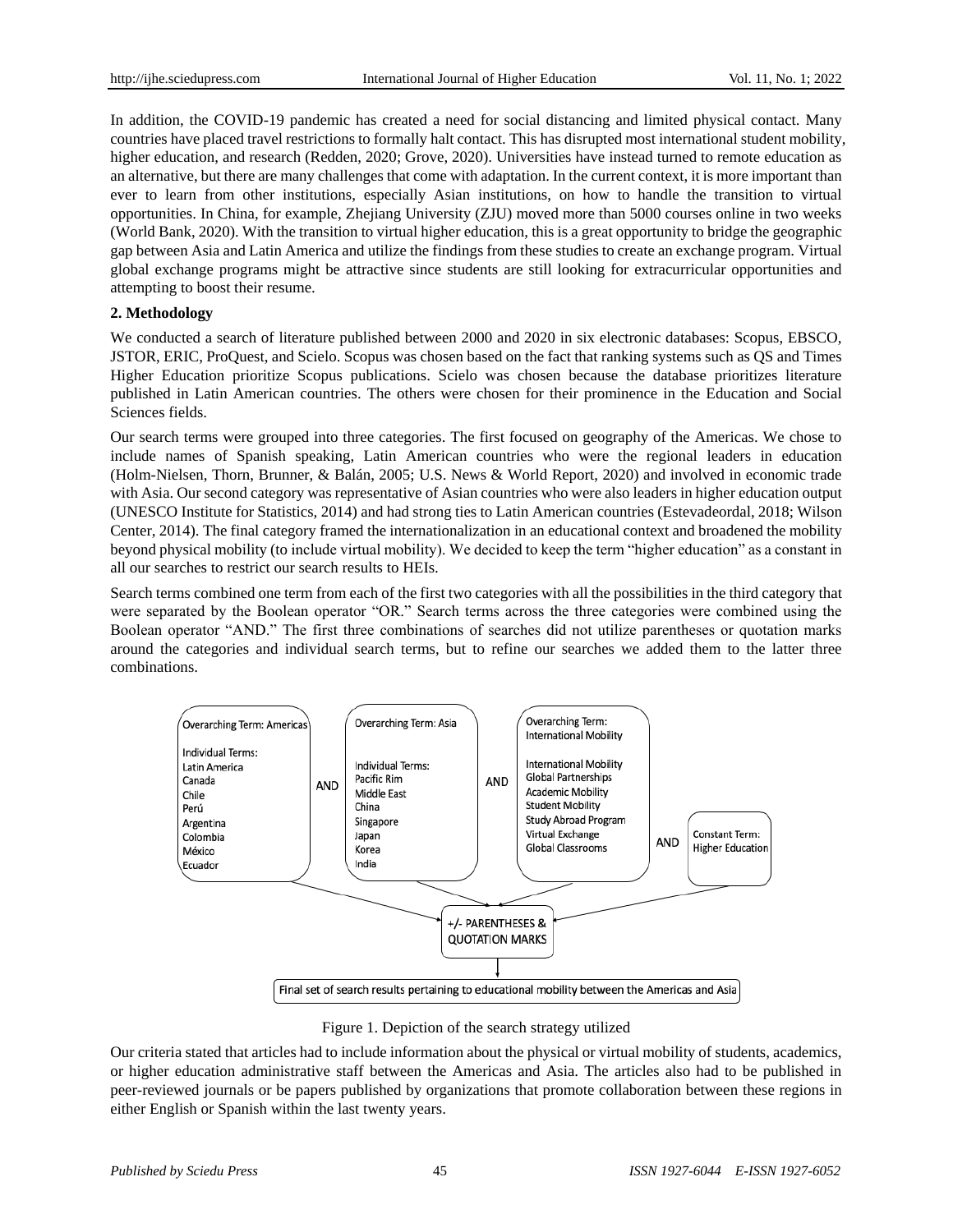In line with the PRSIMA Group's framework (Moher, Liberati, Tetzlaff, Altman, & The PRISMA Group, 2009), we developed eligibility criteria based on content, study characteristics, year, language, and publication status. Upon the review of the articles and further discussion with a fourth author, the exclusion criteria were determined. In line with these criteria, articles discussing student mobility solely within Asia, between Europe and Asia, or between Asia and Oceania were excluded; articles discussing only student mobility between Asia and the US were excluded as well. The world-wide recognition of the exceptional quality of education and research in the U.S., as measured by international rankings, is the main pulling force in attracting many more students from Asia than other American republics (UNESCO Institute of Statistics, 2020). These unique characteristics are not shared by the rest of the continent, and would confound our findings related to Latin America and Canada. Therefore we chose to exclude the US to focus on the rest of the American continent where Asian student mobility is less common. We also excluded articles about international student mobility in settings that do not pertain to higher education, such as long-term migration, language institutes or secondary schools. Non-primary sources such as literature reviews or viewpoint articles were also excluded.

Two authors screened the titles and abstracts of our search results and removed the duplicates and then read through the full text of all articles that met the criteria. A reference list review was also carried out for articles that met both the inclusion and exclusion criteria. Cited works from articles that met the inclusion and exclusion criteria were reviewed using the same methodology before finalizing the results. A search was also completed to identify relevant reports published by agencies who have ties to Higher Education Mobility in Asian and Latin American countries such as The World Bank, United Nations Educational, Scientific and Cultural Organization (UNESCO); The Asia-Pacific Economic Cooperation (APEC), The Association of International Education Administrators (AIEA), The Japan International Cooperation Agency (JICA), The Asean University Network, The Institute of Korean Culture at Korea University, and The U.S.-China Economic and Security Review Commission. Their results were also included.

Spreadsheets were used at each phase to extract and organize relevant information. Full articles were classified based on general study characteristics such as experimental, quasi-experimental, one group, correlational, case study, and editorial. A thematic analysis of the findings was conducted on all included sources to identify recurrent themes used to describe factors that influence the participation of students among the synthesized mobility programs.

#### **3. Results**

Our search yielded 364 initial results after totaling the results from each database. An additional 62 results were considered after the reference list review. We based our scoping review on Moher, Liberati, Tetzlaff, Altman, and The PRISMA Group's framework (2009) and included a PRISMA flow diagram (Figure 2) below. After removing duplicates, 411 articles remained. We conducted a review of these 411 abstracts to determine whether the articles met our inclusion criteria. 56 articles passed onto the article review phase. In this phase, we read the entire article to see if the content matched our inclusion criteria. 11 articles discussed regional mobility among only Asian countries or between Asia and Europe, therefore these articles were excluded. Six articles were excluded because they discussed mobility between the US and Asia and one was excluded for discussing international student mobility regarding language institutes. Another five were excluded because they were classified as viewpoint articles. The remaining 30 articles and three reports were organized based on study design.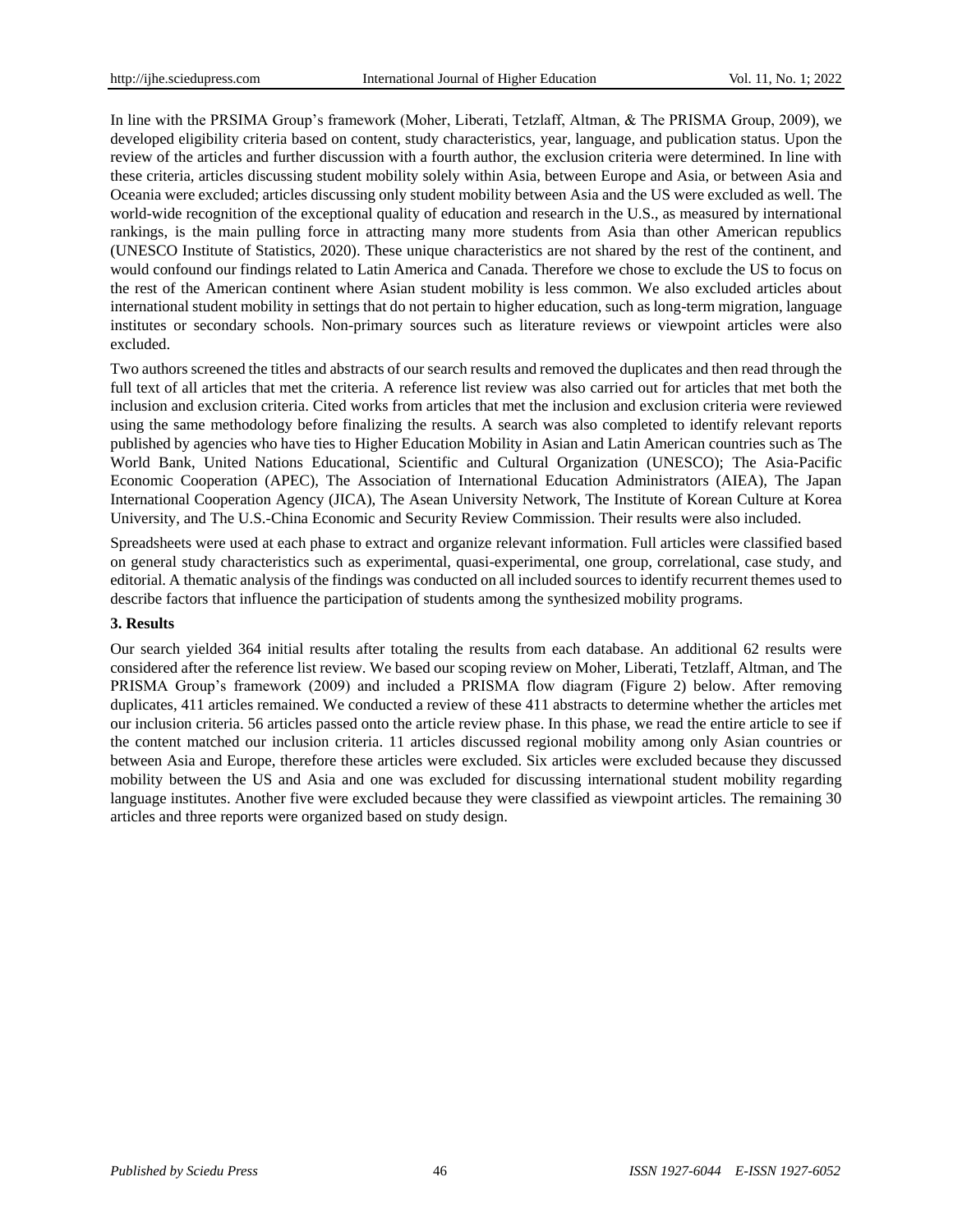

Figure 2. PRISMA flow diagram summarizing search results

The 33 studies in our synthesis included eight that focused on inter-continental mobility between Latin America and Asia, while most others involved mobility between Asia and Canada. We examined the study methods to gain a deeper understanding into the nature of the existing data on this subject and found no studies that could be classified as experimental or quasi-experimental.

Eleven sources applied empirical methods. Five articles and two reports analyzed existing datasets on university programs, student composition, or rankings. Three articles and one report used quantitative surveys to determine or examine factors that influence study abroad.

Out of 18 solely qualitative studies, 11 articles were based on student interviews. Most were semi-structured, and all were either transcribed or recorded. The commentary was reviewed to highlight specific themes transient across the group studied. Two articles distributed surveys that allowed students to respond to questions about their experiences in an open-ended manner. The questions would ask about specific cultural, economic, logistical issues. Three articles used a combination of these methods. One article was based on classroom observations. In addition, two articles included personal anecdotes shared as journal entries or recorded dialogue as part of their data.

Four studies applied mixed methods combining dataset analyses with student interviews.

Each of the themes identified among the synthesized publications described factors that, depending on the context, were associated with either inhibiting mobility or contributing to it as an enabler. In the following paragraphs, we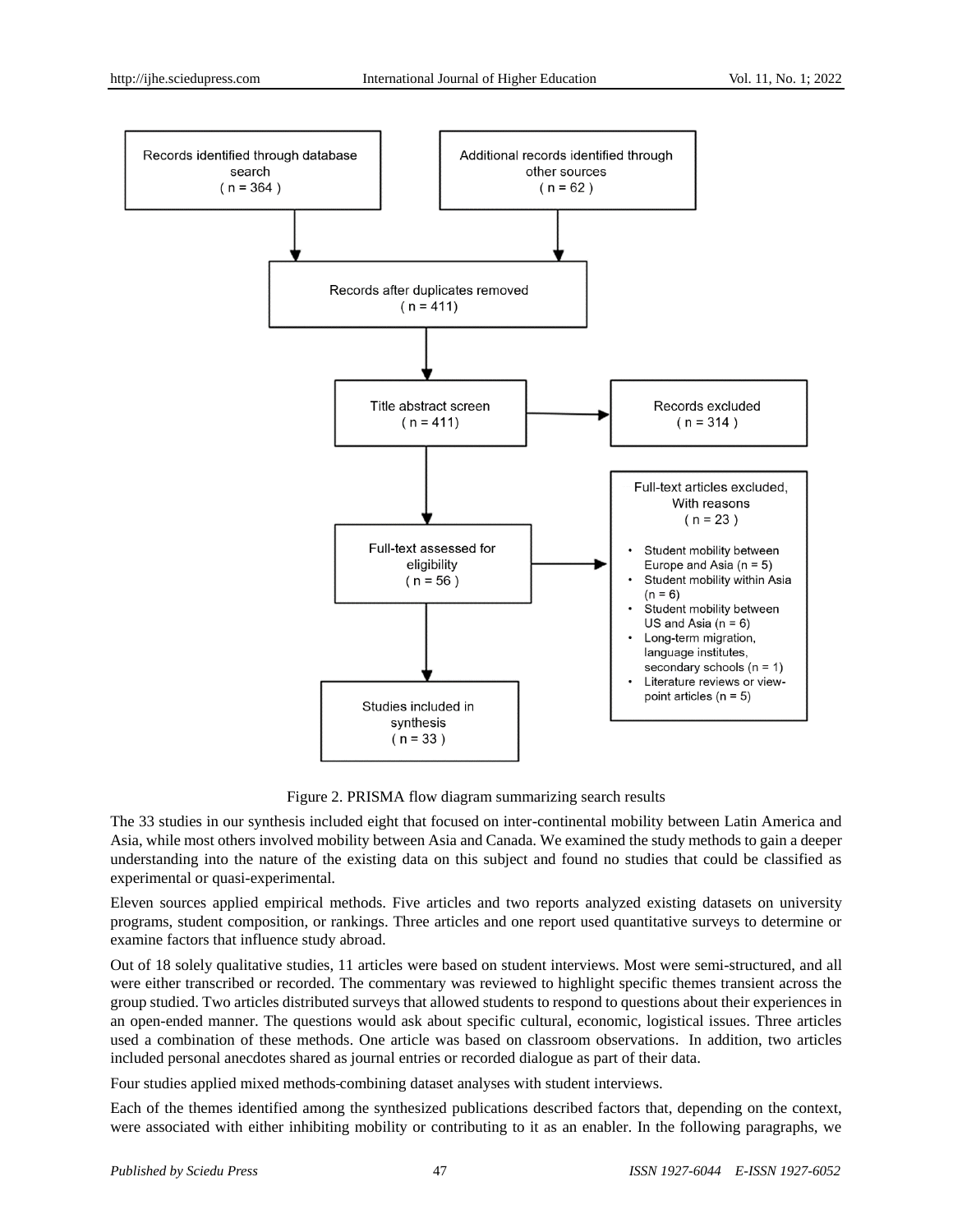describe the specific scenarios of each of the main factors discussed in the articles and how each of these can act as a barrier or in other situations promote mobility. The order of the themes follows the frequency in which they appeared in our findings.

#### *3.1 Cultural Factors*

Twelve articles discussed cultural reasons that influence mobility initiatives between Asia and the Americas. Though five of these regarded culture as a significant barrier, eight articles identified ways in which culture can also enable these experiences.

Cultural differences had a negative impact on the comfort level experienced by students who made the leap. Issues related to adjusting food habits, finding accommodation, and dealing with isolation from local communities have all been recorded (Hagley & Cotter, 2019). Different perceptions of race and skin color caused Canadian students to receive unwanted attention from individuals in Mainland China, making them uncomfortable (Trilokekar & Kukar, 2011). On the other hand, Korean students in Canada also expressed that they felt uncomfortable with Canadian ethnocentrism, which caused Canadians to treat Koreans as inferior (Bilash & Kang, 2007). Cultural misunderstandings regarding how the Korean teachers addressed their group leader as well as their lack of emotional expression also caused problems while in Canada (Bilash  $\&$  Kang, 2007). Students also remarked that there were many instances where they were unfamiliar with the host culture and they were unprepared to handle the shock. (Douglas, 2020). As such, students wary of these differences may think twice about going abroad, while intrepid students who venture out may be unprepared and risk feeling unwelcome, discriminated against or misunderstood by their hosts in either Latin America or Asia.

Alternatively, the desire to experience a new culture pushed students to pursue an exchange program. For example, some undergraduate students from Canada cited a desire to experience Turkish culture as their pre-departure reason to study abroad in Turkey (Kondakci, 2011). Chinese students were also interested in learning Spanish to understand Latin American culture, so private institutions in Mexico collaborated with Chinese, Korean, and Japanese institutions to provide special courses (Aupetit, 2019). Korean youth in Canada attached a more practical reason for learning about the culture, deeming their experiences as a mechanism to grow their "cultural capital" and explained that experiencing discrimination and being of a minority in their host country provided an opportunity for them to reevaluate their priorities and attitudes regarding race and privilege (Chun & Han, 2015). These accounts of students seeking contrast serve as examples of horizontal mobility that exists between these regions (Teichler, 2017). The finding that choosing a less familiar destination was positively associated with skill development and sense of career impact (Farrugia, 2017) may serve to further explain this attraction and ultimately, illustrates that horizontal mobility also serves to bolster the value of education.

The perception of a safer environment in the host country is a specific kind of cultural difference that attracts students. Indian students in Canada valued the opportunity to explore a new, unique environment in a safe setting (King & Sondhi, 2018). The perception of safety in the host culture was also an important consideration for Chinese students, who chose Canada as a study abroad destination rather than the U.S. due to the U.S. media's portrayal of students as violent (Zwart, 2013). Although an exotic element can act as an enabler of international student mobility, safety is also required. In one example, virtual exchange permitted students to explore the unknown while taking a need for safety out of the equation and simultaneously mitigating culture shock. Japanese and Colombian students participating in a virtual exchange program noted that they found the program meaningful because it contributed to their understanding of another culture, particularly one they had been interested in, but were unable to learn much about in their home country (Hagley & Cotter, 2019).

Certain characteristics of Asian culture help students from this part of the world gather family support for study abroad. In China, Confucianism is the center of all education. Under its philosophy, education has been a pathway to officialdom and filial piety is of extreme importance. Thus, Chinese parents are heavily involved in the decision for study abroad for their children, and familial support was highly ranked as an enabler for international study among Chinese students (Zwart, 2013). Indian students were also influenced by their families (King & Sondhi, 2018; Walton-Roberts 2015) to study abroad in Canada. Specifically, Indian families encouraged female children to go abroad after an Indian societal shift determined nursing to be a suitable profession for women (Walton-Roberts, 2015). On the other hand, differences in customs made Mexican families wary of sending their children to Asia, out of "fear of the unknown" (Aupetit, 2019). Considering that most students depend on their family's resources, local culture and family opinion are significant factors in choosing study destinations or in deciding whether students will study abroad in the first place.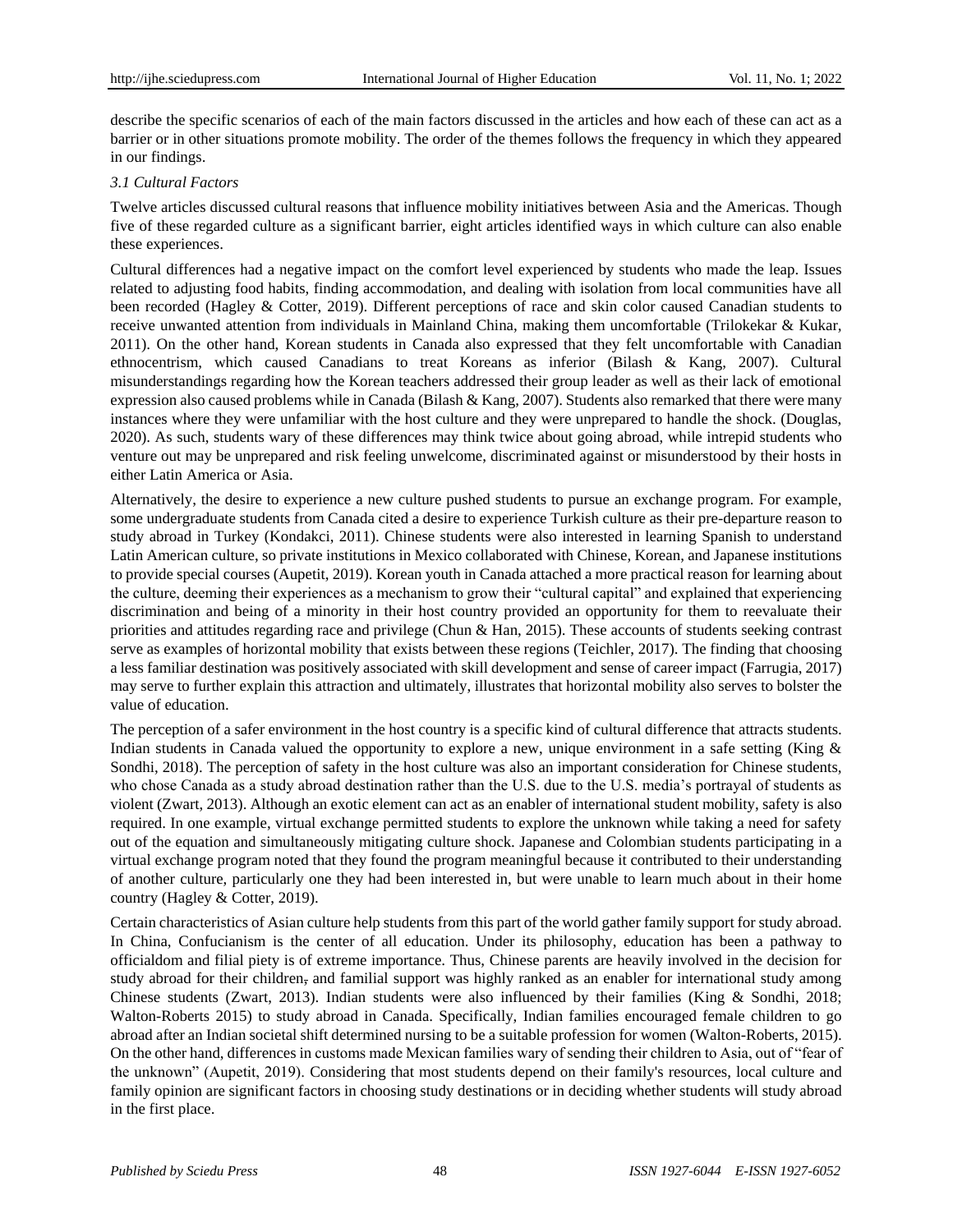# *3.2 Academic and Professional Factors*

Thirteen of the finalized papers cited academic or professional reasons as an impetus for student mobility. From the reviews discussing factors related to academics or professional reasons for studying abroad, seven of the articles cited the possibility of better job prospects as a reason (Chen, 2006; Chun & Han, 2015; Figueroa, Morales, & Sharma, 2012; Furukawa, Shirakawa, & Okuwada, 2012; King & Sondhi, 2018; Walton-Roberts, 2015; Zwart, 2013).

Our review revealed that from an Asian perspective, Latin American institutions seemed to be at a disadvantage in two key areas when compared with alternatives in other regions. For example, although doctoral education is deemed a "very important" part of the internationalization strategy for both Latin American and East Asian institutions, only three percent of Latin American universities were centers of both teaching and research (Jørgensen, 2012). This also explains why, in the past, only two percent of Latin American joint-research studies were conducted with Asian HEIs (De Wit, Jaramillo, Gacel-Ávila, & Knight, 2005). This lack of research centers may prevent students who are in research-intensive fields to explore learning opportunities in Latin America. Another barrier to mobility between the regions that emerged in our findings was the difference in academic environment. One study found that Latin American and Asian institutions have education systems that differ in their competitiveness and capacity to educate in STEM related academic fields, and suggests that Asian students used to an intense, competitive, and rigorous system, may not see the benefit of switching to an education system where the competitiveness and quality of STEM is lower (Lopez-Leyva & Rhoades, 2016**)**.

The perception that universities abroad can provide a better standard of education or strengthen job prospects can encourage mobility between these continents. The effect that university rankings and the perceived value of a foreign degree had on the decision to study between Asia and the Americas was emphasized in six of the included studies (Chen, 2006; Furukawa et al. 2012; King & Sondhi, 2018; Liang-Hsuan, 2006; Perna, Orosz, Jumakulov, Kishkentayeva, & Ashirbekov, 2014; Zwart, 2013). For example, Liang-Hsuan found that "the foreign degrees are prestigious or valued by [their] home country" by many students (Liang-Hsuan, 2006). Furthermore, HEIs that boast factors associated with a good quality of education such as perceptions of better faculty abroad (Figueroa et al., 2012) and a more personalized teaching style (Bilash, 2019) may attract more international student mobility, particularly on behalf of students that endure poor quality of education in their country of origin (Perna et al., 2014). Similarly, our findings show that student mobility is further encouraged when the job prospects in their country of origin are bleak (Furukawa et al., 2012) and when there are better international job prospects with a foreign degree (Chen, 2006; Figueroa et al, 2012; King & Sondhi, 2018; Walton-Roberts, 2015). International students felt that a foreign education would bolster their future job applications and careers (King & Sondhi, 2018). Chinese students specifically believed that Mexican education would provide them an opportunity to obtain internships at Mexican companies in Asia (Aupetit, 2019). These findings reinforce the idea that vertical mobility, as described by Teichler (2017), is also an important driving force behind the student mobility between these parts of the world.

# *3.3 Linguistic Factors*

Communication is a necessary aspect of any experience. As such, nine articles cited language as either a barrier or enabler for academic mobility. Six articles discuss language as a hindrance to student success, while three discuss the chance to learn a language as a driver.

In the context of language as a barrier, the University of British Columbia immersed their Chinese international students immediately into an English curriculum. As such, students had difficulty understanding and participating in the classes (Fang, Clarke, & Wei, 2016). Chinese scholars also stated that the biggest barrier for them to fully understand and enjoy courses at their host institution was insufficient English language proficiency, which hindered their communication and ability to understand lessons (Guo & Wei, 2012; Lu & Han, 2010). Some program participants also noted that they had difficulty adjusting because the study of the English language was different in rural areas of China (Vasilopoulos, 2019). An issue specifically with Latin American and Central Asian HEIs was that programs were offered in the local language (Ruiz-corbella & Álvarez-González, 2014). This may pose a problem for Latin American students who wish to study in a Central Asian institution because the languages utilized are encountered less frequently, and thus students would have had little previous exposure. These same institutions also did not show specific information about exchange programs on websites in a language beyond the local language. A foreign student would certainly have problems trying to find relevant information if they were considering the option of studying there virtually or in-person (Ruiz-Corbella & Álvarez-González, 2014). Thus, language barriers can act in preventing students from accessing an educational program or may dampen their experience.

Nonetheless, a need for language proficiency also drove many students to study abroad in an English-speaking country in the first place. Students choose Canada as a location to experience an immersive English environment and to better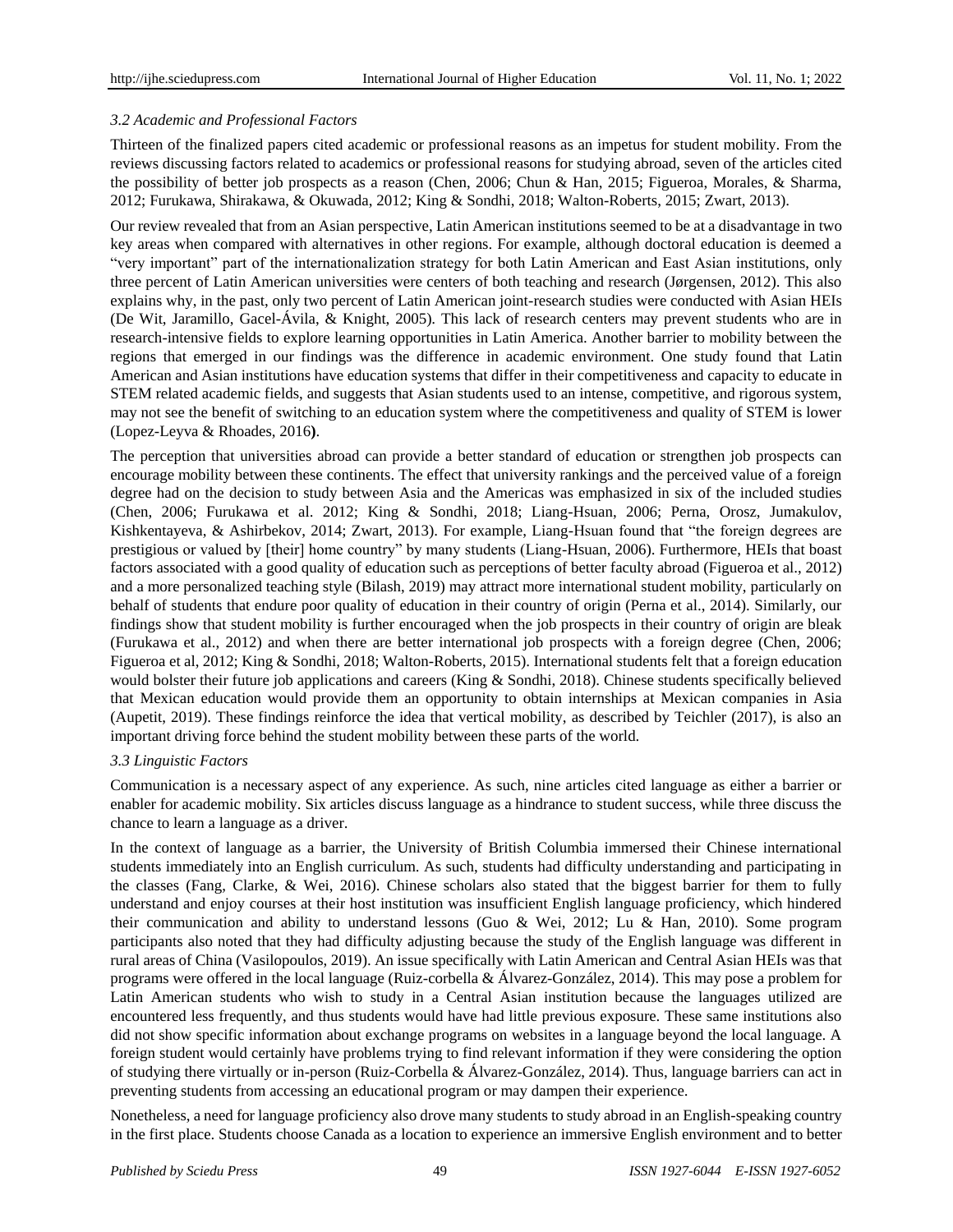help them adapt to their English studies (Kato & Reeder, 2015; Rhein & Jones, 2020). They also studied in Canada to improve their English in order to appear authoritative in a research setting. One student remarked that imperfect English would undermine her academic authority (Morley, Layton, & Hada, 2019). However, Korean students specifically wanted to speak English with a North American accent, improve their vocabulary, and use English idioms naturally and effortlessly in order to improve confidence. This stemmed from a desire to speak without frustration or fear of embarrassment (Chun & Han, 2015). As such, the rationale goes beyond just a reason to further an academic goal, but is instead, more personal. Only one article alluded to an interest in learning Spanish as a motivating factor for Chinese students (Aupetit, 2019).

#### *3.4 Economic Factors*

The cost of studying abroad affected international student mobility and was mentioned in eight of the reviewed studies, despite the fact that most undergraduate exchange students benefit from tuition waivers at the host institutions. As expected, students intending to return home after their programs were deterred by high tuition fees (Perna et al., 2014). However, the high cost of a foreign degree may not necessarily be a barrier to international student mobility. A higher cost of education, that takes into account expenses for living abroad, was considered a barrier for international student mobility amongst first-time graduate students (Figueroa et al., 2012). International students from low-income families funding their university fees and living expenses through a combination of parental support, grants, bursaries, part-time work, and savings, had difficulty financing their studies and lives abroad regardless of whether they were undergraduate or postgraduate students (Chun & Han, 2015; King & Sondhi, 2018).

Although the cost of education is a crucial factor, according to some studies international students acted in accordance with the human capital theory, whereby the perceived benefits were worth the costs (Perna et al., 2014). In particular, the high cost of tuition was also seen as an indicator of high wages in the future, which helped encourage students to study abroad in universities with a higher cost of tuition, especially those with plans to stay indefinitely (Kumar, 2015).

#### *3.5 Program Structure*

Six articles elaborated on how program structure can encourage or prevent mobility. Five articles identified negative aspects to programs which inhibited student participation, and one article discussed a structure that contributed to success. In some institutions, students were disappointed by a lack of systematic support and structure for obtaining academic guidance or mentorship. Furthermore, in some cases, access to this type of support was unavailable to most participants (Guo & Wei, 2012)**.** One structural limitation of programs offered by Latin American and Central Asian HEIs is that there is little standardization in terms of programming. They are guided by many co-existing concepts that define distance education and Virtual Mobility in terms of flexibility, accessibility and the methodology used (Ruiz-corbella & Álvarez-González, 2014). For example, the requirements for synchronous "face-to-face" involvement can range from as little as three to as many as 200 hours. In Latin America, these distance education programs do not usually cater to face-to-face interaction, and as a result, many are not yet fully recognized (Ruiz-corbella & Álvarez-González, 2014). Other logistical issues with virtual mobility programs that affected student success included technical difficulties such as problems uploading information and using the internet (Hagley & Cotter, 2019). Access to information is another obstacle that emerged. One article cited a lack of current information available online about international student experiences, student-faculty communication, and online study opportunities at Thai universities as a great barrier to student mobility towards this region (Snodin, 2019). While a lack of information, academic support and standardization among higher education programs can prevent mobility, the presence of extracurricular activities help promote it. One Canadian study described how field trips to destinations ranging from museums to *zumba* classes created memories beyond academic life. These were frequently recalled with positive emotions when students reflected on their experiences and were especially valued as opportunities to interact more with the local community (Douglas, 2015).

#### *3.6 Political Climate*

Policies implemented by governments have both encouraged and hindered HEI mobility amongst students. Three articles discussed this theme as a limitation to international student mobility, while four found that it could encourage mobility.

Policies that restrict immigration or trade, regulate foreign direct investments (FDI) or place certain requirements established by grant programs were found to hinder mobility. Some students' choice of destination was encouraged by international migration opportunities for both themselves and their families (King & Sondhi, 2018; Walton-Roberts, 2015). As such, policies which seek to reduce immigration may dissuade students from studying abroad. Trade barriers including regulations that limit student visas as well as other immigration issues were also found to play a part in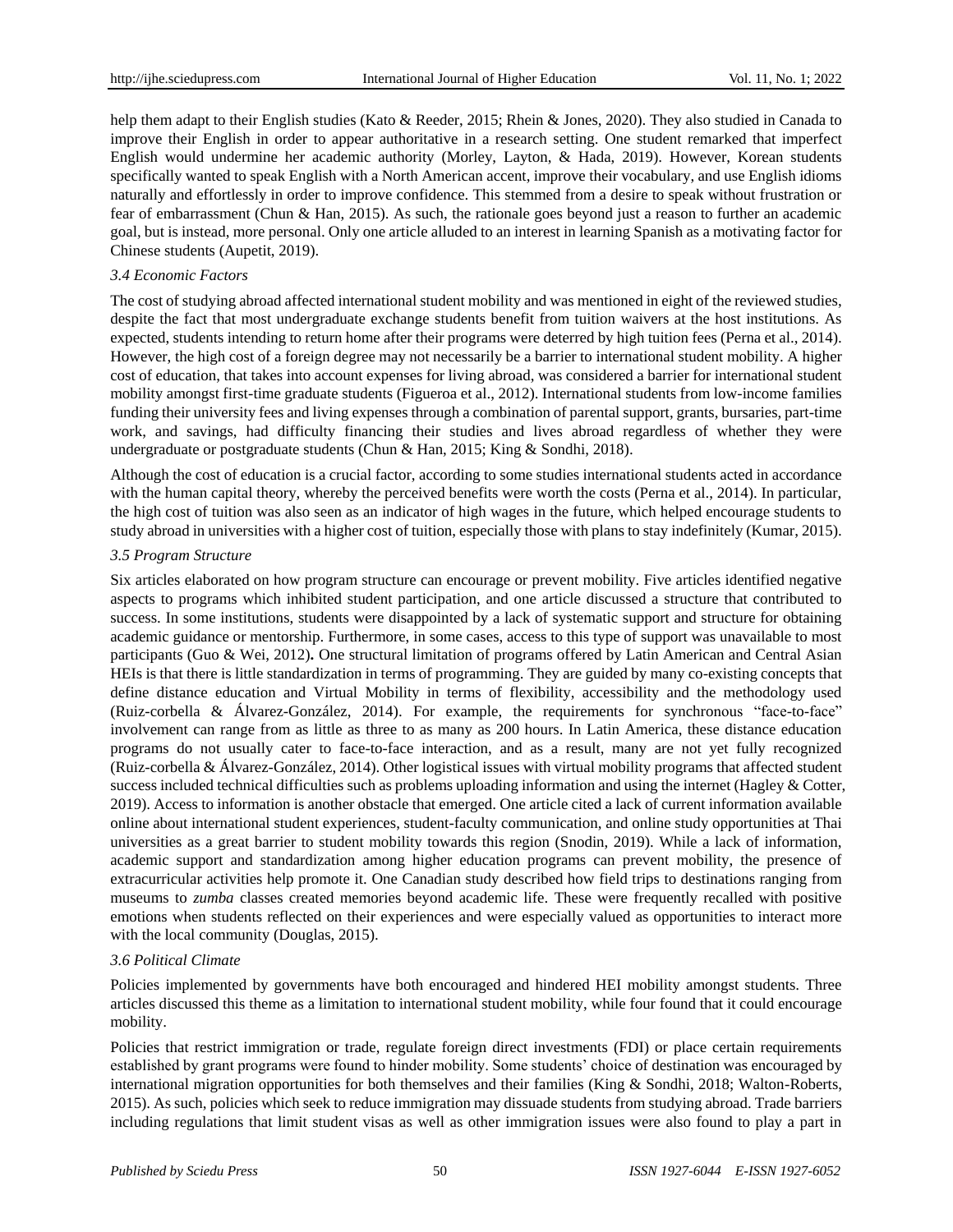influencing foreign study (Perna et al., 2014). There is a restrictive FDI regime in India that discourages foreign universities from setting up branch campuses, in order to protect the competitiveness and attractiveness of local Indian universities. This policy may contribute to the lack of interest in this region as a destination for international students (Kumar, 2015). Kazakh students' participation in study abroad programs to the Americas was influenced by the governmental requirement that recipients return and work in Kazakhstan for five years after study abroad program completion. Some students opted out of the program to avoid this requirement (Perna et al., 2014). These types of policies, whether or not they directly involve education, were found to limit mobility.

On the other hand, policies that were found to favor mobility may be national in scope or actively encourage cooperation between countries. Cooperation policies encourage international mobility by helping students shoulder the burden of the financial costs of studying abroad (Perna et al., 2014) or by fostering a system of academic partnerships (Kumar, 2015). The Chinese government, for example, particularly desires to influence the perceptions of China held by leaders of Latin America and the Carribean, which is why it has established and funded nearly 60 Latin American and Carribean regional centers based in Chinese research centers and universities to deepen its expertise of this region (Kolesk, Blivas, & United States-China Economic and Security Review Commission, 2018). These types of initiatives encourage mobility, although they are heavily reliant on the political advocacy and diplomatic relations of countries as well as motivation inspired by authorities (Kumar, 2015). At the national level, policies that promote autonomy among higher education institutions (HEIs) were found to be enablers. Particularly, HEIs in Chile share more autonomous governance structures, something they have in common with HEIs in Asia. This opportunity to adjust to market needs allows for the kind of agility that would be necessary for new collaborations across these two regions (Segrera, Brock, & Sobrinho, 2009).

# **4. Discussion**

Based on the findings, we propose some solutions which could be taken into consideration to improve the quality of exchange programs and enhance student experiences.

#### *4.1 Overcoming Cultural Differences*

Regarding ways to overcome cultural differences, a few suggestions were offered explicitly in the articles reviewed, while others can be inferred from the limitations themselves.

Our review found that family relations are a significant factor in enabling students to study abroad. This can take many forms, from families putting pressure on children to obtain a good education aligning with cultural goals, or providing economic support, to seeking alternate pathways towards immigration (Zwart, 2013; King & Sondhi, 2018). With so many direct familial influences, it would be highly relevant for universities to consider the family perspective in their efforts to promote mobility programs, communicate with their priorities and concerns in mind, and even prepare marketing material focused on highlighting how the entire family may benefit economically and culturally from these experiences.

Our findings suggest that when advertising these exchange programs, universities could choose to portray them as a type of adventure, in addition to an academic experience. Based on the findings that suggest some students that travel to pursue study between these two continents are hoping to experience a new environment (King and Sondhi, 2018) and also see themselves as the adventurer in a different country, a program may seem more appealing if framed as a venture into the unknown, mediated by rich academic experience. Emphasizing how programs specifically leverage cultural contrasts to build skills needed for employment, may help higher education programs differentiate themselves from the alternative of simply travelling.

# *4.2 Overcoming Language Barriers*

Access to websites translated in a variety of languages may help overcome the obstacles associated with language, by making specific information on the program accessible to foreign students and their families. Latin American institutions could consider having translations available for popular Asian languages such as Mandarin, Korean, Japanese, and Hindi.

Pre-departure training in the local language could also be of great help, as students would have some ability to communicate before engaging in the program and would not feel overwhelmed from the start. As many students also expressed frustration in their ability to keep up with foreign curriculums due to language barriers, it would be beneficial to ensure that translations of class lectures are accessible if need be. In addition, Chinese students were able to overcome language barriers after socializing more with English-speaking friends instead of associating exclusively with Chinese companions. Therefore, there should be activities that promote interactions with local students instead of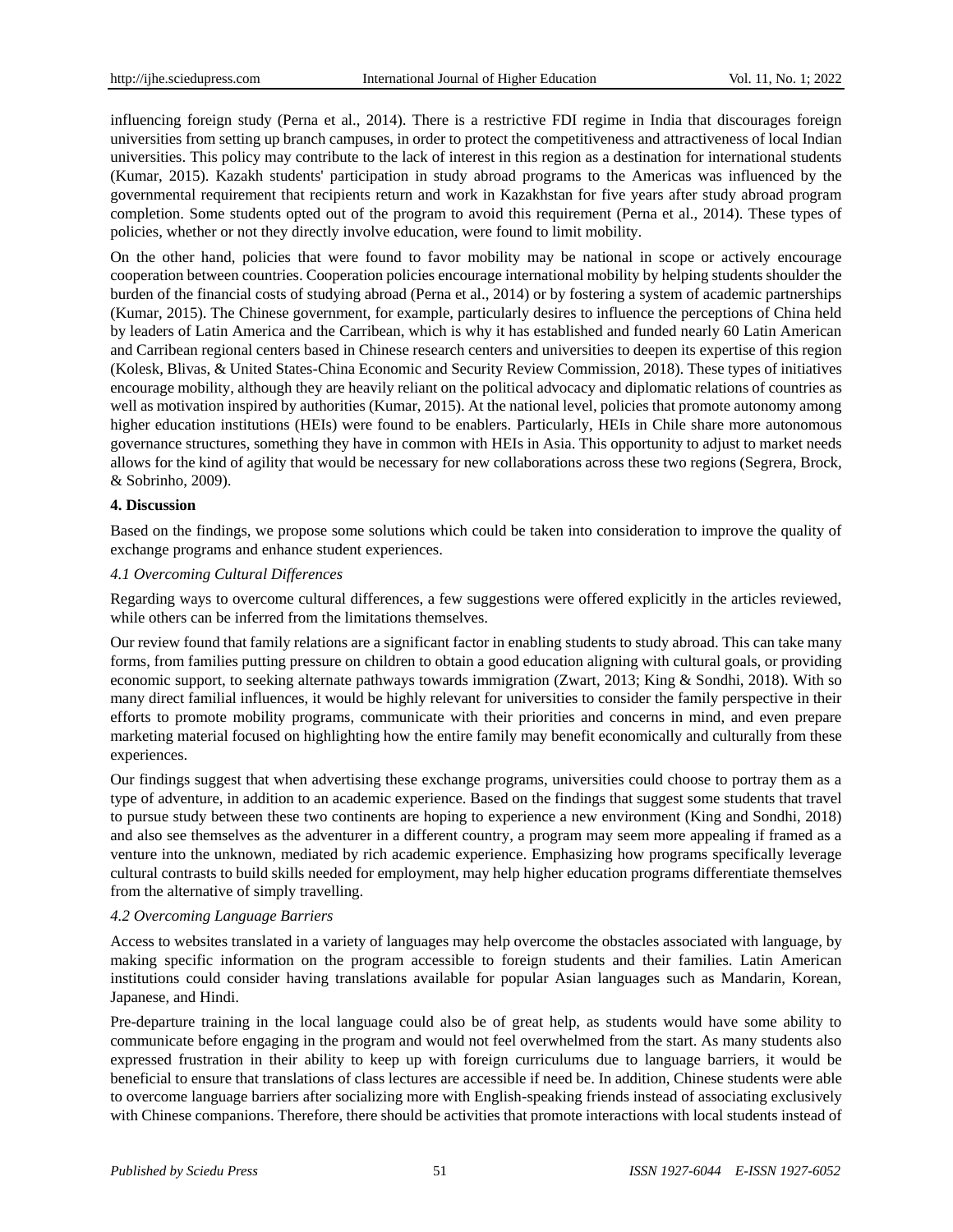solely grouping international students together. Socialization will strengthen conversational and written skills by teaching students colloquialisms to improve their language proficiency through enhanced exposure (Lu & Han, 2010).

The English language is also important to Latin American institutions as well. In order to study the political and economic relationships between Asia and Latin America, solid expertise in the discipline in addition to the English language is necessary (Ram fez Bonilla, 2016). Therefore, Latin American HEIs need to dominate English in order to bring an understanding of Asia to Spanish-speaking audiences, which would foster further relations with Asian institutions and help internationalization. This step could begin specifically by increasing the English capabilities among faculty, academics, and students at HEIs.

# *4.3 Bolstering Academic and Professional Benefits of Mobility*

Access to resources such as academic advisors is relevant considering that international students can sometimes be overlooked when mixed in with the domestic students. Institutions could consider setting aside different academic advisors for international students. These advisors can provide guidance on issues specific to being an international student.

A barrier to Latin American cooperation with Korean HEIs specifically is the lack of funding. Increased cooperation with Korean institutions such as the Korea Foundation or Korea Research Foundation would allow for further development of Korean studies and introduce funding to this sector in Latin America (Di Masi, 2005). As for lack of investment in doctoral programs, one potential solution could be for universities to adopt a more flexible approach to collaboration and funding, which might result in more opportunities to invest in doctoral education in Latin America (Jørgensen, 2012).

Students also attended prestigious universities due to the perceived value of their degree and the ability of this degree to aid their future profession. This perceived value is often formulated from the university rankings. Rankings matter a significant amount to students, but it is impractical to assume that Latin American institutions, who have rarely been top 500 in international higher education rankings, can suddenly change their position to attract students. To force these institutions to change to cater to a model which the rankings are heavily biased towards a sole model of higher education- the elite, US research university- causes them to sacrifice their individual and national character as institutions. From our findings, we see that this character, which introduces culture, is quite another important factor, perhaps just as important as ranking. As a result, instead of focusing on catering to rankings, it may be worthwhile to invest in displaying the university's other achievements in order to attract students. For example, a focus on the humanistic and societal missions of higher education is clearly absent from the ranking criteria, but Latin American universities tend to excel in these areas (Marope, Wells, & Hazelkorn, 2013).

Policies which advocated for greater job opportunities and encouraged immigration also encourage more international student mobility. But policymaking is a larger macro factor that is not easily tackled. However, due to its overarching effect on a large number of students, it is important to consider. Policymakers should work towards creating more attractive immigration policies (Figueroa et al., 2012) or global partnerships to ensure an influx of foreign students. To address the concerns about credit transfer (Aupetit, 2019), policies can include a standardization of the credits system such as the European Credit Transfer and Accumulation System (ECTS), which allows for a transparent process of collaboration between countries (European Union, 2020). Standardization of programs and coursework can also promote efficiency which could pave the way for future virtual and in-person collaborations.

International students felt that high tuition fees were not an overly steep price to pay in exchange for advancing their economic status in the future. Therefore, economic reasons were not as much of a barrier. However, since only students who had already studied abroad were the focus of all the research, students who wished to study abroad but were financially unable to do so were not included in the research. The financial cost of studying abroad may be a strong factor in determining international student mobility amongst students with low financial capabilities. Parents were willing to bear the financial burden for their children to study abroad, but this led to the students feeling additional stress towards their finances (Chun & Han, 2015). Such financial burdens and stressors can be reduced by scholarships and bursaries provided by educational or government institutions.

Academic rankings and the perceived quality of education to students are important factors in choosing a study destination (Liang-Hsuan, 2006). However, high academic rankings leading to a better perception of the schools may result in the schools being more popular and widely known, resulting in more students being interested in studying there. Lesser-known schools should seek to increase their influence through advertising to a wider global audience or by participating in global academic partnerships. Universities can also aim to have campuses abroad to reach out to foreign students and gain greater name recognition.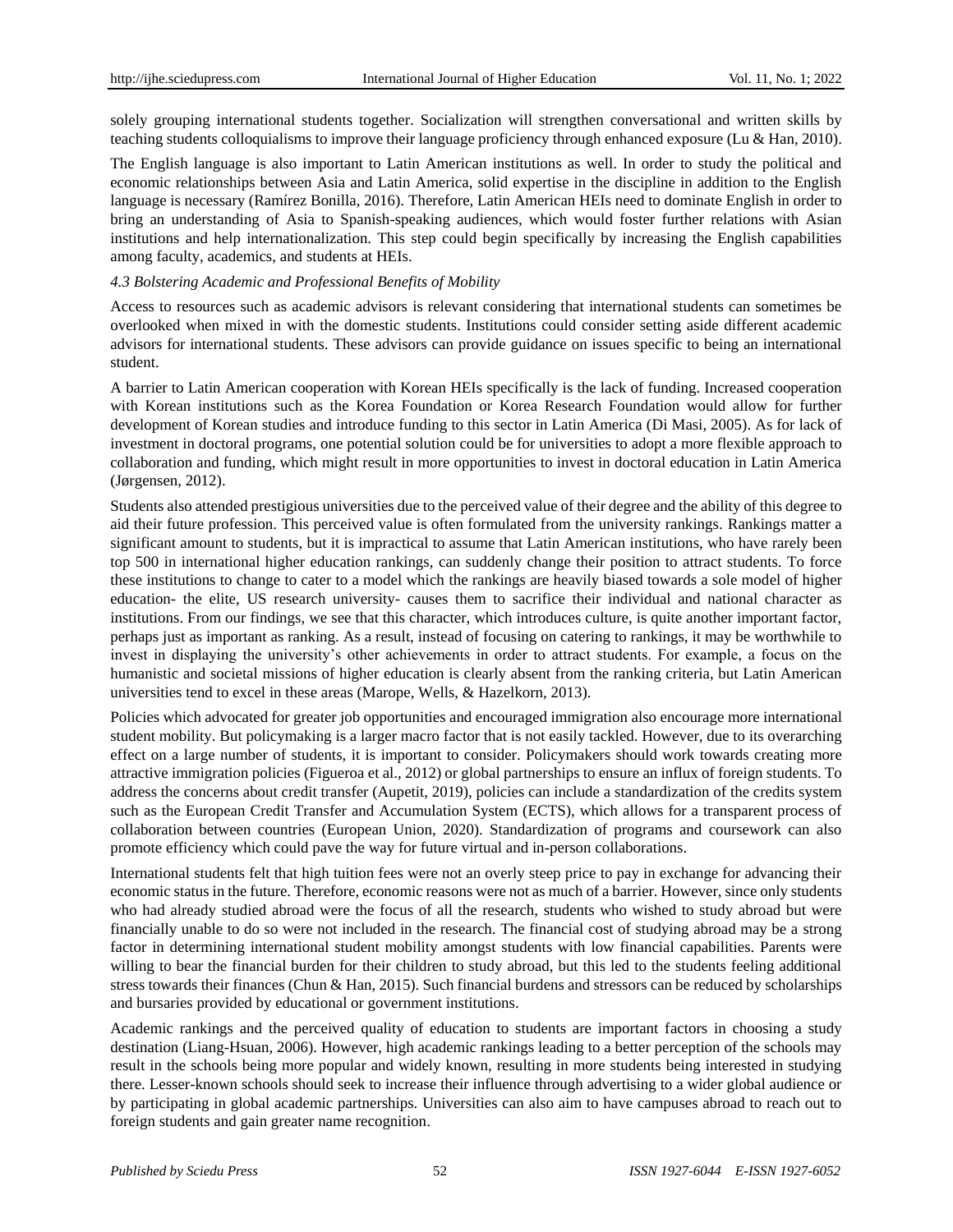# *4.4 Improving Students' Well-Being*

Student's well-being should always be a key concern when encouraging international student mobility. This can be achieved through pre-departure initiatives that ameliorate culture shock, targeted actions to make host institutions more welcoming to different types of students and quality mentoring programs. Strong mentor and academic support was found to boost the well-being of international and local students and also bolster support for student mobility in both directions (Guo & Wei, 2012).

Studies included in our review suggest the importance of including opportunities to familiarize students with the host culture before departure. The greatest barrier students experienced when travelling between Asia and the Americas was the unfamiliarity with the native customs. Therefore, it is of utmost importance to inform the students of the situations they may encounter and how to handle uncomfortable scenarios before they happen. Informational sessions and training programs could be provided well before the students arrive to provide access to common questions to prepare them for the jump between cultures and prevent culture shock (Clarke, Fan, Webb, & Zou, 2020). Similarly, our findings suggest that including activities and procedures to help ensure safety is advisable since safety was found to be an important concern among students and families considering these inter-continental study opportunities.

Our findings also identified several ways that host universities can be more welcoming. It is necessary that staff also understand that culture permeates into student's personalities. Students had said that they genuinely felt uplifted when instructors asked about their opinions and well-being, so university staff should engage in this type of conversation to empathize with students who are in an unfamiliar environment (Clarke et al., 2020). In addition, there should be open communication to discuss any situations where students feel uncomfortable, as it will allow for growth and development on both sides (Bilash & Kang, 2007). Misunderstandings may be common, and should not be punished. Participation in extracurricular activities beyond those associated with academia was found to be of particular importance since these activities provide an opportunity for students to make positive memories while also interacting with the community (Douglas, 2015). Extracurricular activities are beneficial to students *'well-being and add value to* their experiences abroad. Involvement in local cultures and communities through such extracurricular activities can also prevent the isolation often faced by international students in foreign communities (Hagley & Cotter, 2019). Finally, since safety is crucial to a student's decision to study abroad (King & Sondhi, 2018; Zwart, 2013), providing a safe environment conducive to studying is an important way to promote wellbeing and encourage international student mobility.

# *4.5 Higher Education Mobility during the COVID-19 Pandemic*

The pandemic has placed health security and safety at the forefront of factors to consider and initiated a global shift towards virtual mobility. Overall, many Asian students showed no interest in studying abroad after the pandemic, and if they were to go abroad, they prioritize East Asian countries with a better economic situation and pandemic control (Xiong et al., 2020). This limits the ways in which Latin American countries (LACs) can provide overseas opportunities to these students, as there is a lack of interest in the region due to an inability to travel. This indicates that universities should focus on the virtual learning aspect of international student mobility for the time being and find ways to make these opportunities more appealing to students.

The extent to which these virtual internationalization efforts will succeed depends largely on administrative leadership, structure, and staffing throughout the university (Bruhn, 2020). In general, universities must prepare for the logistical problems surrounding an online education system. Especially as students may be in different time zones when considering international universities, it is important to align learning-assessment procedures and criteria with the new online curricula. One example of this is changing the grading system to pass or fail. A strengthening of academic and psychological support had also been suggested for in-person mobility programs, but this suggestion is even more imperative in the current context when considering that students may struggle now to adjust to an online environment (Bruhn, 2020). Difficulties delivering learning content to students in China because of internet censorship and the inaccessibility of popula[r online platforms](https://www.timeshighereducation.com/online-learning-shift-contends-chinese-internet-restrictions) is also a concern to be addressed (Zhang, 2020).

# **5. Limitations**

Although this review seeks to provide some insight into understanding barriers and enablers of international student mobility between Latin America and Asia, there are several limitations which should be taken into account when evaluating the findings.

First, most of the studies done cross-continentally between Asia and America were not specific to programs that involve solely Latin America and Asia. Thus, findings from this review may not be accurately generalized or be readily applicable for international student mobility between these two continents. Out of the 33 articles used in the review,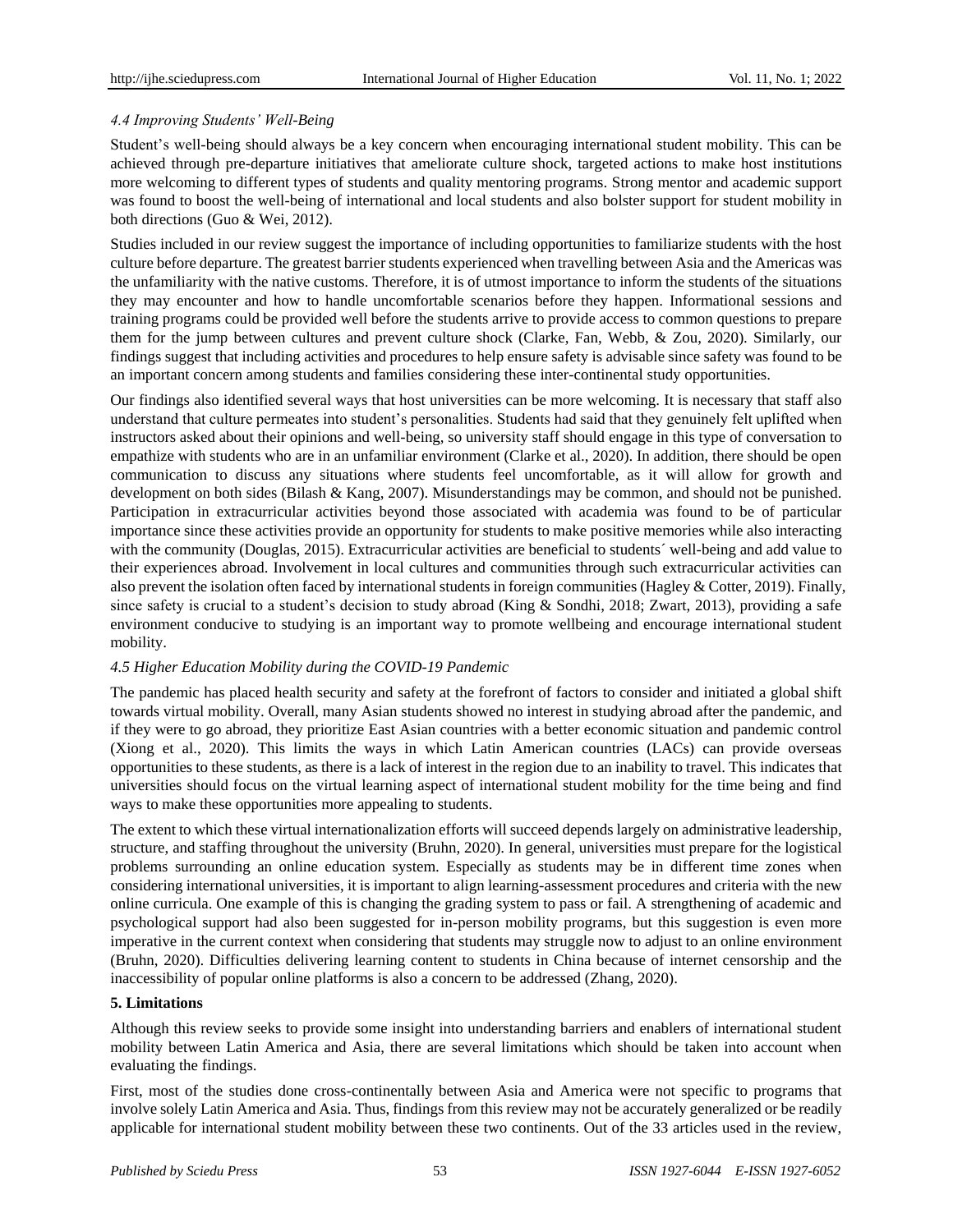only 8 included mobility between both Latin America and Asia, while most others focused on mobility between Canada and Asia. Furthermore, these studies included only larger Asian or American countries. Consequently, many countries with fewer direct interactions with the other continent remained unmentioned.

Second, our search parameters were only in English, which could overlook relevant articles written in Spanish or Asian languages. Despite our search across 6 major electronic databases, the majority of included articles had an East Asia focus. The lack of representation amongst other regions may prove to be a hindrance in extrapolating our results to the region of continental Asia.

Lastly, articles mainly focused on international students with minimal information on students who wished to study abroad but were unable to do so. Their perspectives may add depth to future research on this topic.

#### **6. Conclusion**

This review highlights the overall dearth of research into cross-regional student mobility between Latin America and Asia with the hope that this paves the way for future efforts to gain insight into international student mobility between these two regions. The findings of this scope review provide a succinct baseline of factors that may promote or inhibit international student mobility and provide suggestions for both parties involved to deconstruct barriers to internationalization. Nonetheless, additional research is needed to better understand factors that undermine these types of programs and explore the barriers faced and decisions made by students who express a desire to go abroad but have not done so. The results of this scope review can serve as guidelines for further development of programs especially in academic institutions throughout Latin America that may benefit from strategies that highlight their contributions and achievements in the social sphere while strengthening the flow of communication with the broader international community.

#### **Acknowledgements**

We would like to thank Jose Luis Parra, Director of the Pacific Alliance Observatory and the Confucius Institute at UC-Chile for reviewing our manuscript and providing suggestions as well as Dr. Johannes Rehner, Professor of the Geography Institute; Jorge Sahd and Diego Rojas Toro from the Center for International Studies, and Ana María Sepulveda, Director of International Partnerships and Development at UC-Chile for their time and discussions that helped inspire this work. Jolene Singh, Research Assistant at the Columbia University Medical Center, contributed with much appreciated proofreading. Finally, we would like to thank Chris Molinari and the Columbia University Global Center, Santiago for initiating this partnership between Pontificia Universidad Católica and Columbia University.

#### **References**

- Asian Infrastructure Investment Bank & The Economist Intelligence Unit. (2019) *ASIAN INFRASTRUCTURE FINANCE 2019 Bridging Borders: Infrastructure to Connect Asia and Beyond*. Retrieved August 14, 2020, from [https://www.aiib.org/en/news-events/asian-infrastructure-finance/common/base/download/AIIB-Asian-Infrastru](https://www.aiib.org/en/news-events/asian-infrastructure-finance/common/base/download/AIIB-Asian-Infrastructure-Finance-2019-Report.pdf) [cture-Finance-2019-Report.pdf](https://www.aiib.org/en/news-events/asian-infrastructure-finance/common/base/download/AIIB-Asian-Infrastructure-Finance-2019-Report.pdf)
- Aupetit, S. D. (2019). La internacionalización de las universidades mexicanas hacia Asia del Este. *Perfiles Educativos, 41*(163), 138-155. https://doi.org/10.22201/iisue.24486167e.2019.163.58842
- Bilash, O., & Kang, J. (2007). Living Well in a Changing World: What Korean Teachers of English say About a Study Abroad Program in Canada. *The Journal of Educational Thought (JET) / Revue De La Pensée Éducative, 41*(3), 295-309. Retrieved July 18, 2020, from www.jstor.org/stable/23765524
- Bilash, O. (2019) Study abroad, transformation, and ikigai: A case study. *FIRE: Forum for International Research in Education, 5*(2). https://doi.org/10.32865/fire201952170
- BIZ Latin Hub. (2020.) *Latin America and Asia Offers Great Potential for Business Connectivity.* Retrieved August 14, 2020, from https://www.bizlatinhub.com/latin-america-and-asia-offer-great-potential-for-business-connectivity/
- Boston College Center for International Higher Education. (2016). *Catholic Universities: Identity and Internationalization, A Pilot Project.* Retrieved August 14, 2020, from [https://www.bc.edu/content/dam/files/research\\_sites/cihe/pubs/CIHE%20Perspective/CIHE\\_Perspectives\\_No3.](https://www.bc.edu/content/dam/files/research_sites/cihe/pubs/CIHE%20Perspective/CIHE_Perspectives_No3.pdf) [pdf](https://www.bc.edu/content/dam/files/research_sites/cihe/pubs/CIHE%20Perspective/CIHE_Perspectives_No3.pdf)
- Bruhn, E. (2020). *Virtual Internationalization in Higher Education.* Wbv Media. https://doi:10.3278/6004797w
- Casallas, L. (2010). Where Do Latin American Students Choose to Study? Retrieved August 27, 2020, from https://www.qs.com/latin-american-students-where-do-they-choose-to-study/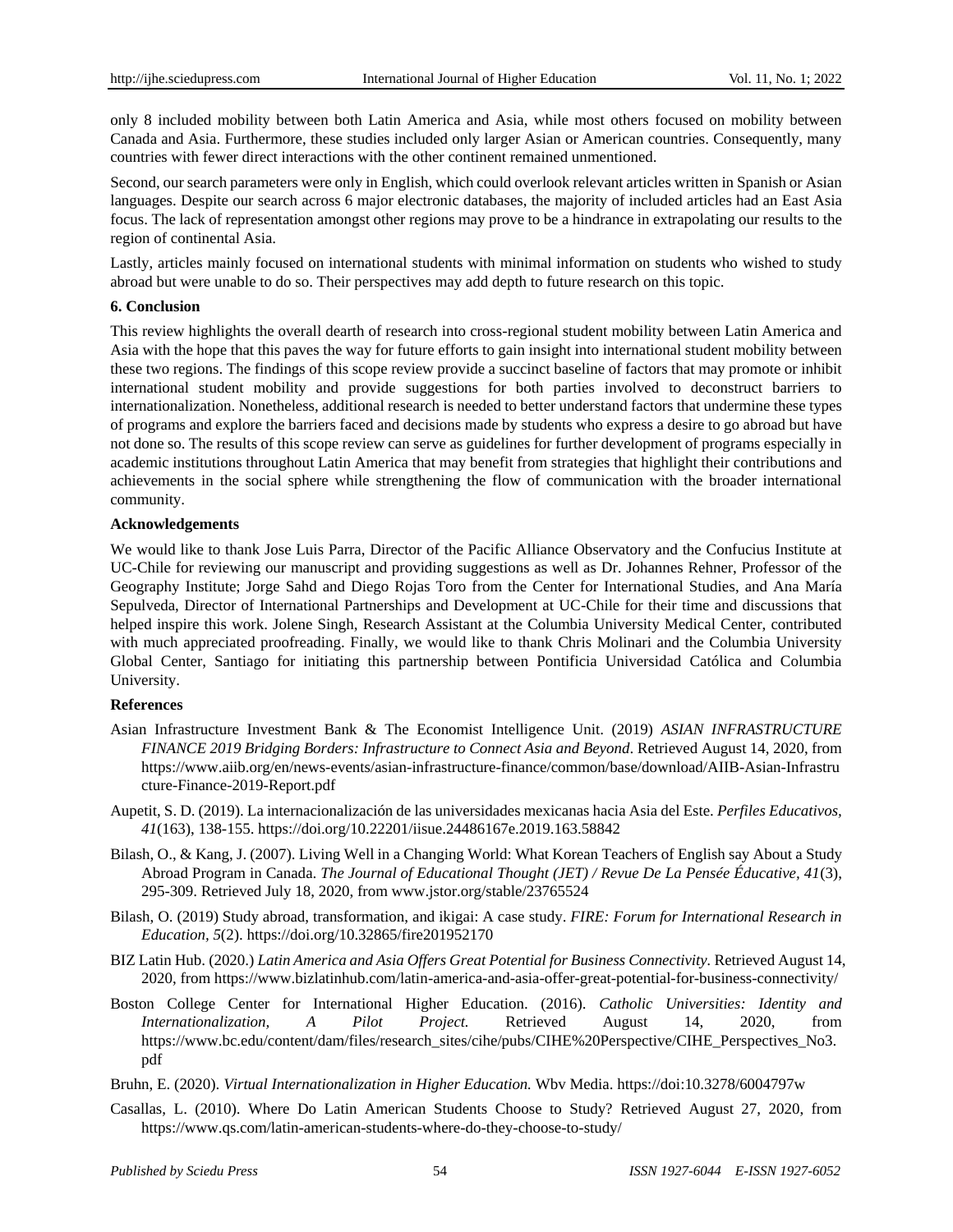- Chen, L. (2006). Choosing Canadian graduate schools from afar: East Asian students' perspectives. *Higher Education, 54*(5), 759-780. https://doi.org/10.1007/s10734-006-9022-8
- Chun, J. J., & Han, J. H. (2015). Language Travels and Global Aspirations of Korean Youth. *Positions, 23*(3), 565-593. https://doi.org/10.1215/10679847-3125913
- Clarke, A., Fan, X., Webb, A., & Zou, W. (2020). Becoming, belonging, and between: Unexpected outcomes and curricular implications for study abroad. *Teaching and Teacher Education, 90*, 103031. https://doi.org/10.1016/j.tate.2020.103031
- De Wit, H., Jaramillo, I., Gacel-Ávila, J., & Knight, J. (2005). Higher education in Latin America. The international dimension. Washington, DC: World Bank. https://doi.org/10.1596/978-0-8213-6209-9
- Di Masi, J. R. (2005). The Challenge of Developing Korean Studies in Latin America. Conference. Current trends and Future Objectives of Korean Studies. *Organized by the International Center for Korean Studies, Institute of Korean Culture, Korea University, Seoul, Korea*. July, 2005. from <https://ddd.uab.cat/pub/hmic/16964403n4/16964403n4p97.pdf>
- Douglas, S. R. (2015). Student perspectives on a short-term study abroad experience. In P. Clements, A. Krause, & H. Brown (Eds.), *JALT2014 Conference Proceedings*. Tokyo: JALT.
- Douglas, S. R. (2020). Counterfactual Understandings: What Japanese Undergraduate Students Wish They Had Known Before a Short-term Study Abroad Experience. *Teaching English as a Second or Foreign Language, 23*(4). Retrieved August 14, 2020, from http://tesl-ej.org/pdf/ej92/a2.pdf
- Estevadeordal, A. (2018, March 22). *Latin America in the new Asia-Pacific trade order.* Retrieved August 14, 2020, from https://www.brookings.edu/research/latin-america-in-the-new-asia-pacific-trade-order/
- European Union. (2020). *European Credit Transfer and Accumulation System (ECTS).* Retrieved August 14, 2020, from

https://ec.europa.eu/education/resources-and-tools/european-credit-transfer-and-accumulation-system-ects\_en

- Fang, W., Clarke, A., & Wei, Y. (2016). Empty Success or Brilliant Failure: An Analysis of Chinese Students' Study Abroad Experience in a Collaborative Master of Education Program. *Journal of Studies in International Education, 20*(2), 140-163. https://doi.org/10.1177/1028315315587106
- Farrugia, C., & Sanger, J. (2017) Gaining an Employment Edge. The Impact of Study Abroad on 21st Century Skills & Career Prospects in the United States. IIE Center of Academic Mobility Research and Impact. Retrieved December 08, 2020, from https://www.iie.org/en/Research-and-Insights/Publications/Gaining-an-Employment-Edge---The-Impact-of-Stu dy-Abroad
- Figueroa, C. I., Morales, B., & Sharma, A. D. (2012). International student mobility: Trends in first-time graduate enrollment. *Journal of Academic Administration in Higher Education, 8*(2), 55-63.
- Friedman, G., & Mauldin Economics (2017, April 01). *3 maps explain why South America is politically isolated.* Retrieved August 14, 2020, from https://www.businessinsider.com/maps-explain-south-america-political-isolation-2017-3
- Furukawa, T., Shirakawa, N., & Okuwada, K. (2012). An empirical study of graduate student mobility underpinning research universities. *Higher Education, 66*(1), 17-37. https://doi.org/10.1007/s10734-012-9586-4
- Grove, J. (2020, March 12). *'Major disruption' to student mobility from coronavirus feared.* Retrieved August 14, 2020, from https://www.timeshighereducation.com/news/major-disruption-student-mobility-coronavirus-feared
- Guo, L., & Wei, W. X. (2012). Visiting scholars: Facilitators of sustainable international strategic alliances in higher education. *Journal of International Business Education, 7*, 181-198.
- Hagley, E., & Cotter, M. (2019). Virtual exchange supporting language and intercultural development: Students' perceptions. *CALL and Complexity – Short Papers from EUROCALL 2019,* 163-168. https://doi.org/10.14705/rpnet.2019.38.1003
- Holm-Nielsen, L., Thorn, K., Brunner, J. J., & Balán, J. (2005). Regional and international challenge to higher education in Latin America. In H. De Wit, I. Jaramillo, J. Gacel-Ávila, & J. Knight (Eds.), *Higher education in Latin America. The international dimension*, (pp. 39-69). Washington, DC: World Bank.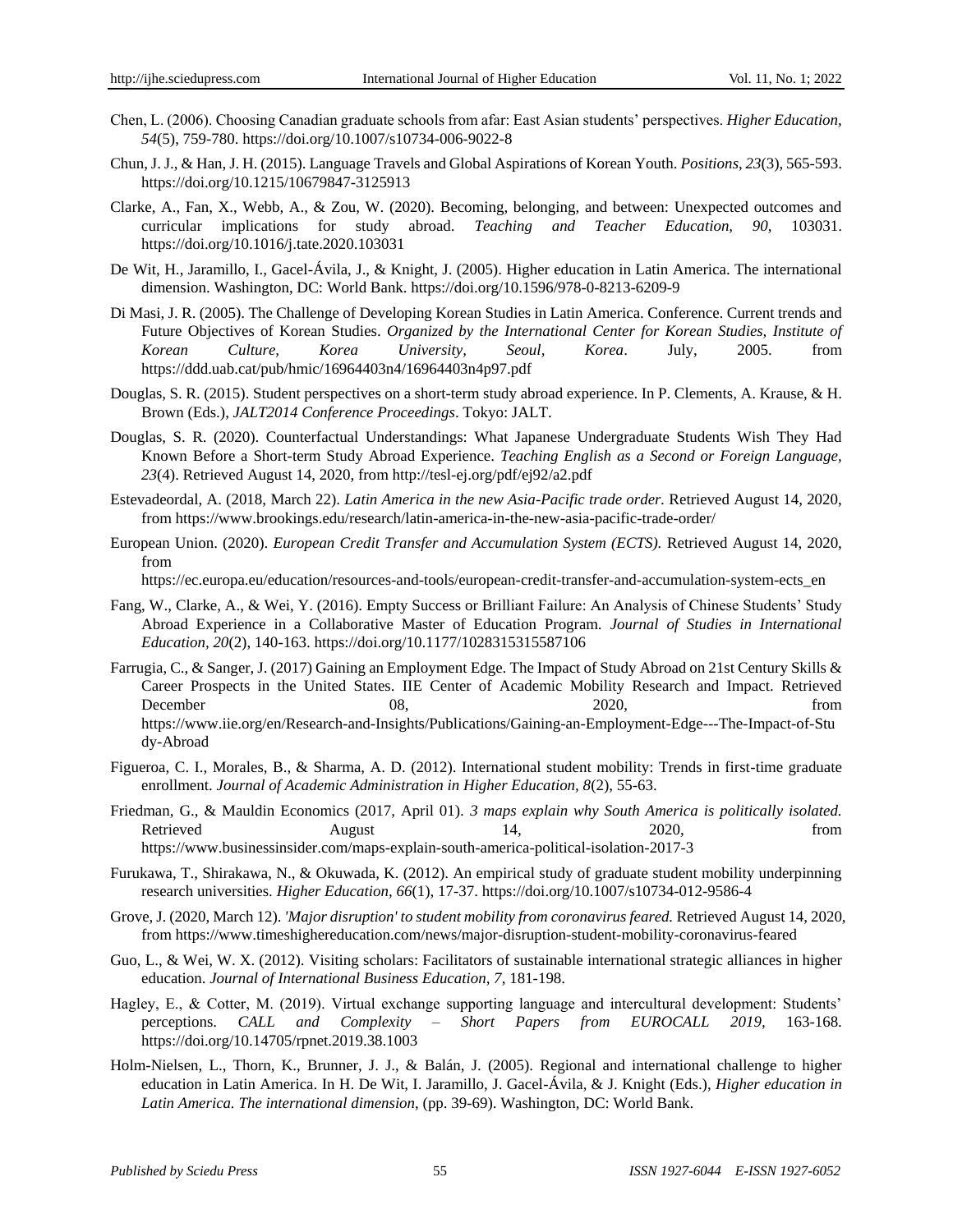- Jørgensen, T. E. (2012). CODOC—Cooperation on Doctoral Education between Africa, Asia, Latin America and Europe. Brussels: European University Association. Retrieved August 24, 2020, from <http://www.aunsec.org/pdf/8.2.6CODOC.pdf>
- Kato, R., & Reeder, K. (2015). Research Forum: "I Didn't Know Who Is Canadian": The Shift in Student Expectations During the Initial Stages of a Study Abroad Program. *JALT Journal 37.1 JALT Journal, 37*(1), 43. https://doi.org/10.37546/JALTJJ37.1-3
- King, R., & Sondhi, G. (2018). International student migration: a comparison of UK and Indian students' motivations for studying abroad. *Globalisation, Societies and Education, 16*(2), 176-191. https://doi.org/10.1080/14767724.2017.1405244
- Koleski, K., Blivas A., & United States-China Economic and Security Review Commission (2018). *China's Engagement with Latin America and the Caribbean. Washington D.C.: U.S.-China Economic and Security Review Commission*. Retrieved August 26, 2020, from [https://www.uscc.gov/sites/default/files/Research/China's%20Engagement%20with%20Latin%20America%20a](https://www.uscc.gov/sites/default/files/Research/China) [nd%20the%20Caribbean\\_.pdf](https://www.uscc.gov/sites/default/files/Research/China)
- Kondakci, Y. (2011). Student mobility reviewed: Attraction and satisfaction of international students in Turkey. *Higher Education, 62*(5), 573-592. Retrieved July 19, 2020, from [www.jstor.org/stable/41477888.](http://www.jstor.org/stable/41477888) https://doi.org/10.1007/s10734-011-9406-2
- Kumar, S. (2015). India's trade in higher education. *Higher Education, 70*(3), 441-467. Retrieved July 6, 2020, from [www.jstor.org/stable/43648881.](http://www.jstor.org/stable/43648881) https://doi.org/10.1007/s10734-014-9846-6
- Liang-Hsuan, C. (2006). Attracting east asian students to canadian graduate schools. *The Canadian Journal of Higher Education, 36*(2), 77-105. https://doi.org/10.1007/s10734-006-9022-8
- Lopez-Leyva, S., & Rhoades, G. (2016). Country Competitiveness Relationship with Higher Education Indicators. *Journal of technology management & innovation, 11*(4), 47-55. <https://doi.org/10.4067/S0718-27242016000400007>
- Lu, C., & Han, W. (2010). Why Don't They Participate? A Self-Study of Chinese Graduate Students' Classroom:Involvement in North America. *Brock Education Journal, 20*(1). https://doi.org/10.26522/brocked.v20i1.147
- Marope, P. T. M., Wells, P. J., & Hazelkorn, E. (Eds.). (2013). *Rankings and accountability in higher education: Uses and misuses*. Paris: UNESCO.
- Moher, D., Liberati, A., Tetzlaff, J., Altman, D. G., & The PRISMA Group (2009). Preferred Reporting Items for Systematic Reviews and Meta-Analyses: The PRISMA Statement. PLoS Med 6(7): e1000097. <https://doi.org/10.1371/journal.pmed.1000097>
- Montt, M., & Rehner, J. (2020). Del Galeón de Manila a la IED: Rutas de intercambio entre China y América Latina. In *Asia América Latina, 5*(8), 8-31[. https://doi:10.33177/8.3](about:blank)
- Morley, L., Leyton, D., & Hada, Y. (2019). The affective economy of internationalisation: Migrant academics in and out of Japanese higher education. *Policy Reviews in Higher Education, 3*(1), 51-74. https://doi.org/10.1080/23322969.2018.1564353
- Organisation for Economic Co-operation and Development. (2019) What is the profile of internationally mobile students? Education at a Glance 2019: OECD Indicators. *OECD iLibrary.* Retrieved August 14, 2020, from https://www.oecd-ilibrary.org/sites/17d19cd9en/index.html?itemId=%2Fcontent%2Fcomponent%2F17d19cd9 en
- Perna, L. W., Orosz, K., Jumakulov, Z., Kishkentayeva, M., & Ashirbekov, A. (2014). Understanding the programmatic and contextual forces that influence participation in a government-sponsored international student-mobility program. *Higher Education, 69*(2), 173-188. https://doi.org/10.1007/s10734-014-9767-4
- [Pontificia Universidad Católica de Chile.](http://www.uc.cl/en) (2020). *Informe de Análisis: Datos de Iniciativas Históricas de la Movilidad Estudiantil en Pregrado*. Unpublished raw data.
- Ramírez Bonilla, J. J. (2016). Iniciativas institucionales latinoamericanas para generar conocimiento sobre Asia. *Universidades, (69*), 9-21. [fecha de Consulta 13 de Agosto de 2020]. ISSN: 0041-8935. Recuperado de: <https://www.redalyc.org/articulo.oa?id=37348528003>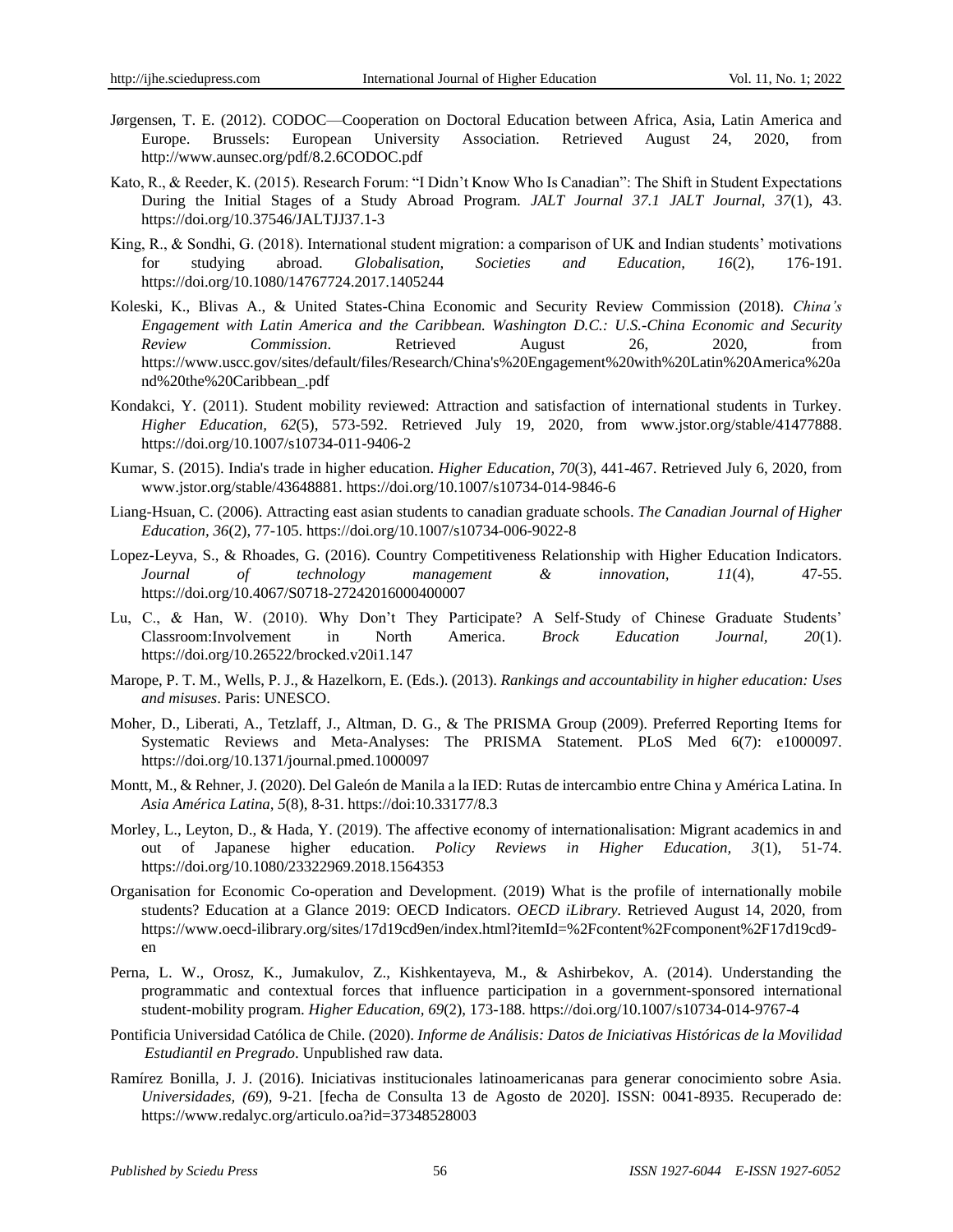Redden, E. (2020). *COVID-19 disrupts international student exchange in both directions.* Retrieved August 14, 2020, from

https://www.insidehighered.com/news/2020/03/20/covid-19-disrupts-international-student-exchange-both-direct ions

- Rhein, D., & Jones, W. (2020). The impact of ethnicity on the sociocultural adjustment of international students in Thai higher education. *Educational Research for Policy and Practice.* https://doi.org/10.1007/s10671-020-09263-9
- Ruiz-Corbella, M., & Álvarez-González, B. (2014). Virtual Mobility as an Inclusion Strategy in Higher Education: Research on Distance Education Master Degrees in Europe, Latin America and Asia. *Research in Comparative and International Education, 9*(2), 165-180. https://doi.org/10.2304/rcie.2014.9.2.165
- Santander Trade. (2020). *Chilean foreign trade in figures*. Retrieved August 14, 2020, from <https://santandertrade.com/en/portal/analyse-markets/chile/foreign-trade-in-figures>
- Segrera, F. L., Brock, C., & Sobrinho, J. D. (2009). *Higher education in Latin America and the Caribbean 2008*. Caracas: UNESCO, IESALC.
- Snodin, N. (2019). Mobility experiences of international students in Thai higher education. *International Journal of Educational Management, 33*(7), 1653-1669. https://doi.org/10.1108/IJEM-07-2018-0206
- Spate, O. H. (1979). *The Spanish Lake*. London: Croom Helm. https://doi.org/10.26530/oapen\_459544
- Teichler, Ulrich. (2017) Internationalisation Trends in Higher Education and the Changing Role of International Student Mobility. Journal of international Mobility, vol.1, N° 5 https://doi.org/10.3917/jim.005.0179
- The Asian Development Bank Institute, Organisation for Economic Co-operation, & Development and International Labour Organization. (2014). *Labor Migration, Skills & Student Mobility in Asia.* Retrieved August 14, 2020, from<https://www.oecd.org/migration/Labour-migration-skills-student-mobility-in-Asia.pdf>
- Tobenkin, D. (2020, January 02). *Is It Time for a U.S. International Education Strategy?* Retrieved August 14, 2020, from https://www.nafsa.org/ie-magazine/2020/1/2/it-time-us-international-education-strategy
- Trilokekar, R. D., & Kukar, P. (2011). Disorienting experiences during study abroad: Reflections of pre-service teacher candidates. *Teaching and Teacher Education, 27*(7), 1141-1150. https://doi.org/10.1016/j.tate.2011.06.002
- U.S. News & World Report (2020). *The Best Universities in Latin America, Ranked.* Retrieved August 14, 2020, from https://www.usnews.com/education/best-global-universities/latin-america
- UNESCO Institute for Statistics (2014). Higher Education in Asia: Expanding Out, Expanding Up. The rise of graduate education and university research. Retrieved August 14, 2020, from *Higher Education in Asia: Expanding Out, Expanding Up The rise of graduate education and university research*
- UNESCO Institute for Statistics. (2020). *UIS Statistics*. Retrieved August 14, 2020, from http://data.uis.unesco.org/
- UNESCO International Institute for Higher Education in Latin America and the Caribbean. (2019). *UNESCO IESALC REVEALS THAT ONLY 38% OF MOBILITY FROM LATIN AMERICA AND THE CARIBBEAN IS TO THE SAME REGION*. Retrieved August 14, 2020, from https://www.iesalc.unesco.org/en/2019/09/25/unesco-iesalc-reveals-that-only-38-of-mobility-from-latin-america -and-the-caribbean-is-to-the-same-region/
- Vasilopoulos, G. (2019). The Practicality and Relevance of Peace in an EFL Teacher Training Program: Applications and Implications. *Critical Inquiry in Language Studies, 16*(1), 10-29. https://doi.org/10.1080/15427587.2018.1520599
- Walton-Roberts, M. (2015). Femininity, mobility and family fears: Indian international student migration and transnational parental control. *Journal of Cultural Geography, 32*(1), 68-82. https://doi.org/10.1080/08873631.2014.1000561
- Wilson Center. (2014). *REACHING ACROSS THE PACIFIC: Latin America and Asia in the New Century* (C. J. Arnson, J. Heine, & C. Zaino, Eds.). Retrieved August 14, 2020, from https://www.wilsoncenter.org/sites/default/files/media/documents/publication/Reaching\_Across\_the\_Pacific\_20 14\_WWC.pdf
- Winston, S. (2016, April 27). *The Intertwining History of Asia and Latin America.* Retrieved August 14, 2020, from https://www.panoramas.pitt.edu/art-and-culture/intertwining-history-asia-and-latin-america